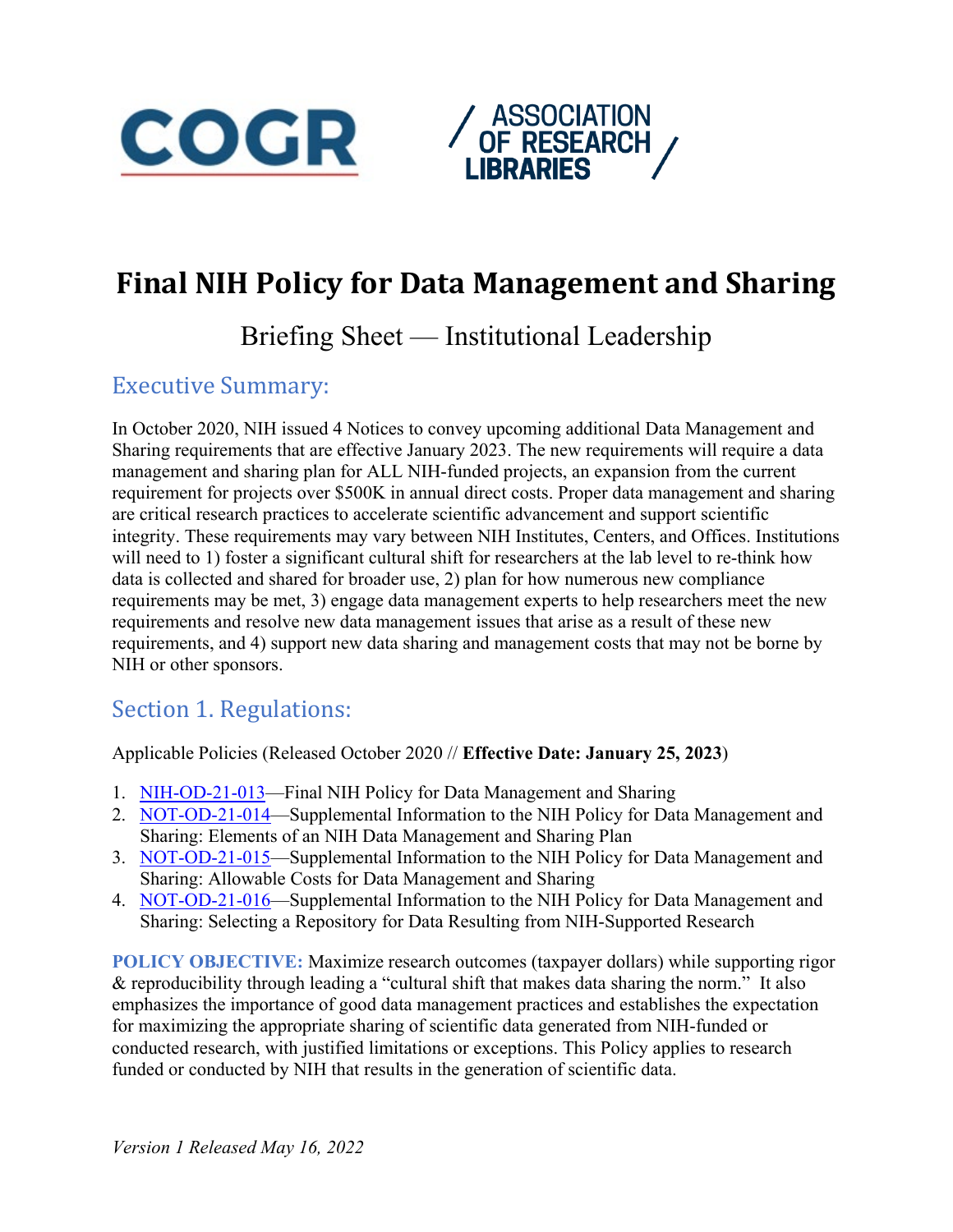### **BACKGROUND:**

- [2003 Policy](https://sharing.nih.gov/data-management-and-sharing-policy/about-data-management-sharing-policy/data-management-and-sharing-policy-overview) on Data Sharing (in effect until January 2023)
	- o Applies to grants > \$500k and requires a plan for sharing and "timely release and sharing" of data
- [2008 NIH Public Access Policy:](https://publicaccess.nih.gov/policy.htm) Requires all NIH-funded researchers to submit or have submitted to the National Library of Medicine's [PubMed Central](https://www.ncbi.nlm.nih.gov/pmc/) an electronic version of their final, peer-reviewed manuscript, to be made publicly available no later than 12 months after the official date of publication
- [2013 OSTP Memo:](https://obamawhitehouse.archives.gov/sites/default/files/microsites/ostp/ostp_public_access_memo_2013.pdf) "Increasing Access to the Results of Federally Funded Scientific Research." Each Federal agency with over \$100 million in R&D expenditures must develop a plan to support increased public access to results of funded research inclusive of peerreviewed manuscripts and articles and research data.
	- o As of November 2021, all 20 federal departments and agencies subject to the Memo are in compliance. Several agencies with R&D below \$100 million have also adopted these principles.
- [2015 NIH Genomic Data Sharing](https://osp.od.nih.gov/scientific-sharing/genomic-data-sharing/) (applies to large scale human or human genomic data):
	- o Establishes expectations for protection of human data and informed consent
	- o Suggests repositories (e.g., dbGaP)

### **NEW POLICIES:**

- *Effective January 25, 2023* (ICO policies may implement effective dates prior to January 2023)
- *Applies to all research that generates scientific data* (scientific data defined in the policy)
- NIH policy [NIH-OD-21-013](https://grants.nih.gov/grants/guide/notice-files/NOT-OD-21-013.html) sets out a minimum standard for Data Management and Sharing (DMS) Plans at NIH. NIH Institutes, Centers, and Offices *(ICOs) are expected to issue more specific supplemental requirements for DMS plans*, for example, new standards for the interoperability of data sets.
- Requirements: DMS Plan *required at the time of proposal*
- DMS Plan Definition: A DMS Plan should reflect the proposed approach to data management and sharing at the time it is prepared and be updated during the award/support period to reflect any changes in the management and sharing of scientific data (e.g., new scientific direction, new repository option, timeline revision). NIH encourages data management and sharing practices to be consistent with the [FAIR \(Findable, Accessible,](https://www.go-fair.org/fair-principles/)  [Interoperable, and Reusable\)](https://www.go-fair.org/fair-principles/) data principles and reflective of practices within specific research communities. NIH recommends addressing all elements described below.
- A DMS Plan outlines how scientific data will be shared, including metadata, and identifies potential restrictions / limitations). Recommended elements include:
	- o Description of the plan
	- o Related tools and software
	- o Standards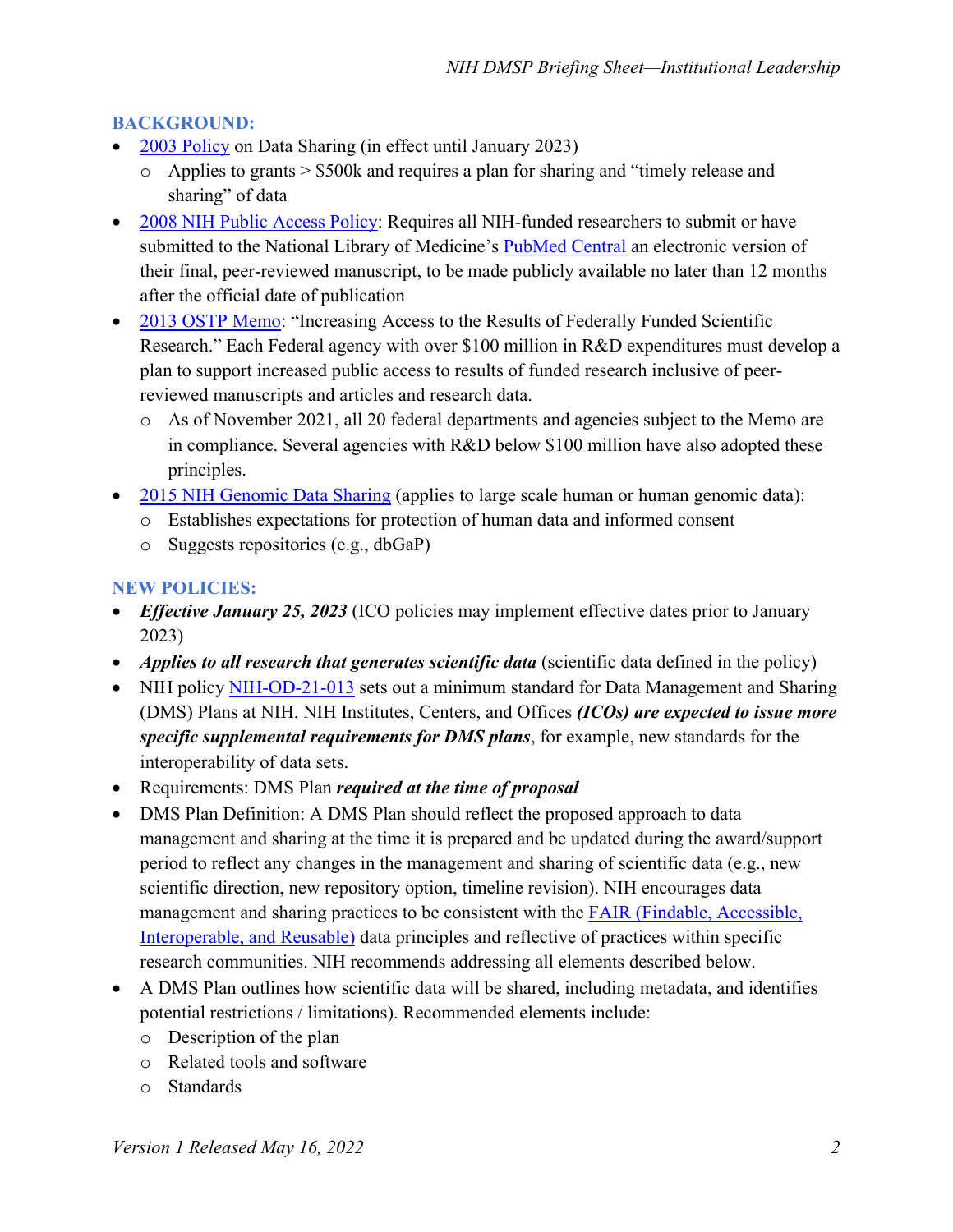- o Data preservation
- o Access/reuse considerations
- o Oversight of plan (see [NOT-OD-21-014\)](https://grants.nih.gov/grants/guide/notice-files/NOT-OD-21-014.html)

### **ON THE HORIZON:**

- NIH ICOs with existing data management and sharing plans may modify their requirements to harmonize policies.
	- o For example, NIH closed an [RFI on proposed changes](https://grants.nih.gov/grants/guide/notice-files/NOT-OD-22-029.html) to the 2015 Genomic Data Sharing Policy on February 28, 2022 (see [COGR's 2/28/22](https://www.cogr.edu/sites/default/files/NIH%20GDS%20letter%202-28-22%20-%20final%20%281%29.pdf) and [ARL's](https://www.arl.org/news/arl-comments-on-draft-genomic-data-management-and-sharing-policy/) response).
- NIH may develop more granular data management and sharing polices based on data types, participant type, and data sensitivity.
- NIH [issued an RFI](https://grants.nih.gov/grants/guide/notice-files/NOT-OD-22-064.html) on January 25 to develop supplemental information—Policy for Data Management and Sharing: Responsible Management and Sharing of American Indian/Alaska Native Participant Data (see [COGR's 3/28/22 response\)](https://www.cogr.edu/sites/default/files/COGR%20Response_NIH%20NOT%20OD%2022%20064.pdf).
- NIH and ICO policies (as they become available) can be found at COGR's website here: [https://www.cogr.edu/nih-data-management-and-sharing.](https://www.cogr.edu/nih-data-management-and-sharing)

# Section 2. Faculty and Institutional Implications:

### **FACULTY**

- *Culture change*: data and associated management will not be a by-product of research, but an inherent part of good scientific practices.
- *All NIH-funded principal investigators* will need to become proficient in developing DMS Plans and/or utilizing institution support to properly manage data.
- *Costing Challenges: the magnitude will vary by institution*. The move towards requiring that resulting research data, software, and coding be in a form and format to be shared broadly outside of the research group will require planning and staff work to ensure the data is clean and usable. Therefore, data management and sharing experts (typically in libraries and/or research computing services) will be critical to helping principal investigators develop sound strategies before a project begins. For those principal investigators who can make use of NIH-supported repositories, data sharing costs will be insignificant while for others, sharing requirements may be very significant. NIH-funded data repositories are not expected to charge additional fees and use of them should limit new storage costs.
- DMS Plan management and compliance *monitoring will be required* and possibly audited/monitored externally.
- *Training and educational offerings will be necessary* (potentially leveraging Responsible Conduct of Research training) and should include elements such as: data ethics, sensitive data, data de-identification and/or anonymization, curating data for re-use.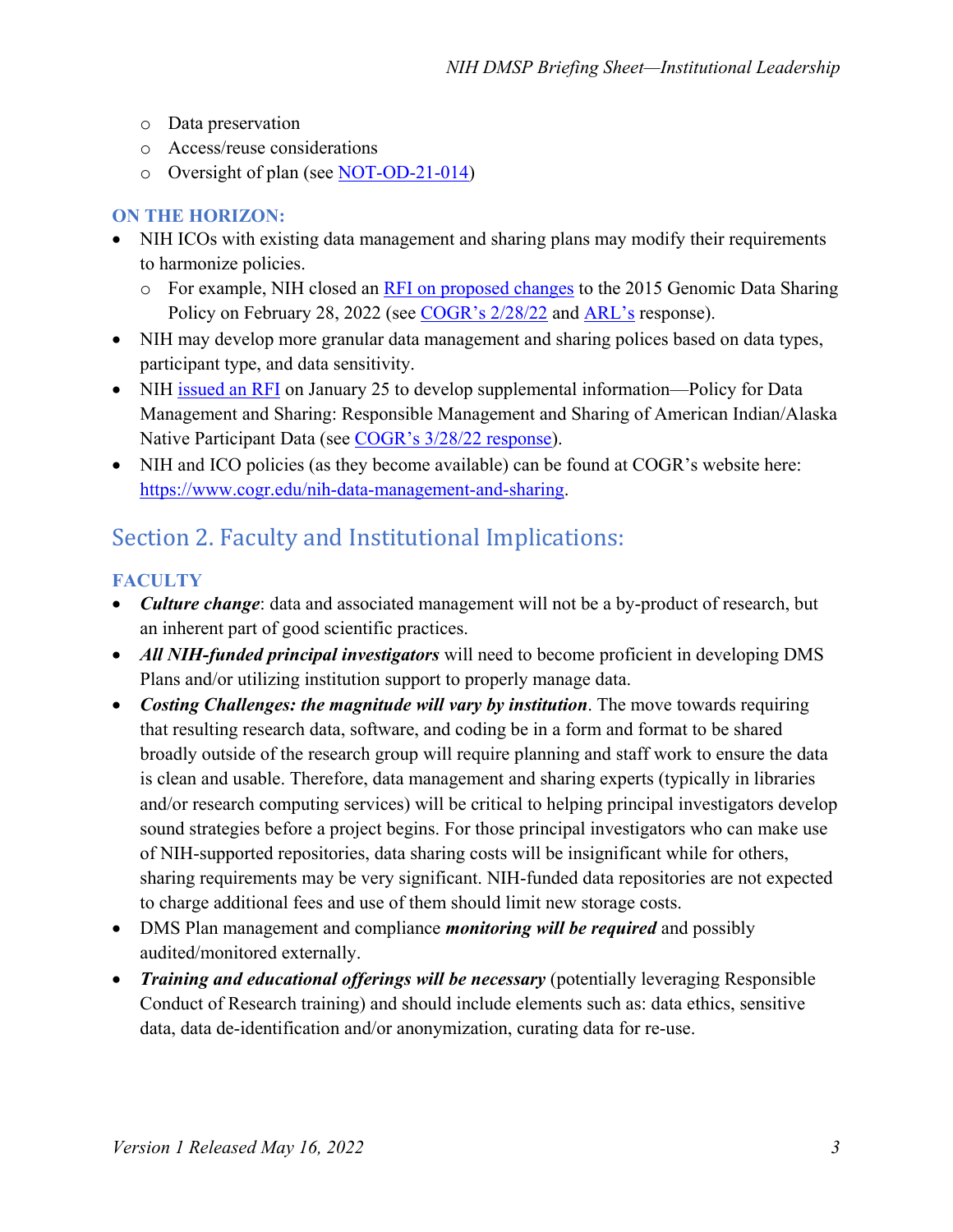#### **INSTITUTION**

- *Increased cost* (capital and labor) to support faculty in the development, management, monitoring, and compliance oversight of DMSs
- *Increased storage costs*, particularly after the end of the project, particularly for large data sets, sensitive data, or where an external data repository does not exist
- *Increased discipline* related to data management under **FAIR** principles

#### **INSTITUTIONAL SOLUTIONS NEEDED TO SUPPORT AND PROMOTE THE POLICY (CONCEPTUALLY IN FOUR LIFECYCLE COMPONENTS)**

- 1. Identify need for Data Management and Sharing
	- o DMS Plan Development
	- o DMS Monitoring & Compliance over life of award through closeout
	- o DMS Monitoring & Compliance—post closeout
	- o Data Ingest
- 2. Data Storage
	- o During life of project
	- o Post-closeout for publication
	- o Post-closeout for DMS Compliance
	- o Post-closeout / last resort
- 3. Data Management & Publishing
	- $\circ$  Curating data according to **FAIR** and/or ethical data sharing principles (such as **CARE**)
	- o Data publication fees (often based on size, sensitivity, and duration of data)
- 4. Data Security
	- o Security for sensitive data (PHI, HIPAA, Export Controls, FISMA, student data and IP, DUA compliance)

The breadth of culture change, business process impact, faculty burden, and cost will vary significantly by institution and faculty discipline & experience. The examples below illustrate the breadth on implications.

Faculty member conducting non-data-intensive work

- o Data Profile:
	- Security classification: Low—Unauthorized access, use, disclosure, or loss is likely to have low or no risk to individuals, groups, or the institution.
	- Data types: tabular, publicly available data, etc.
	- Volume: less than 1 terabyte
- o Implications:
	- Needs assistance in creating DMS, monitoring; needs assistance with data ingest/curation/metadata management, etc.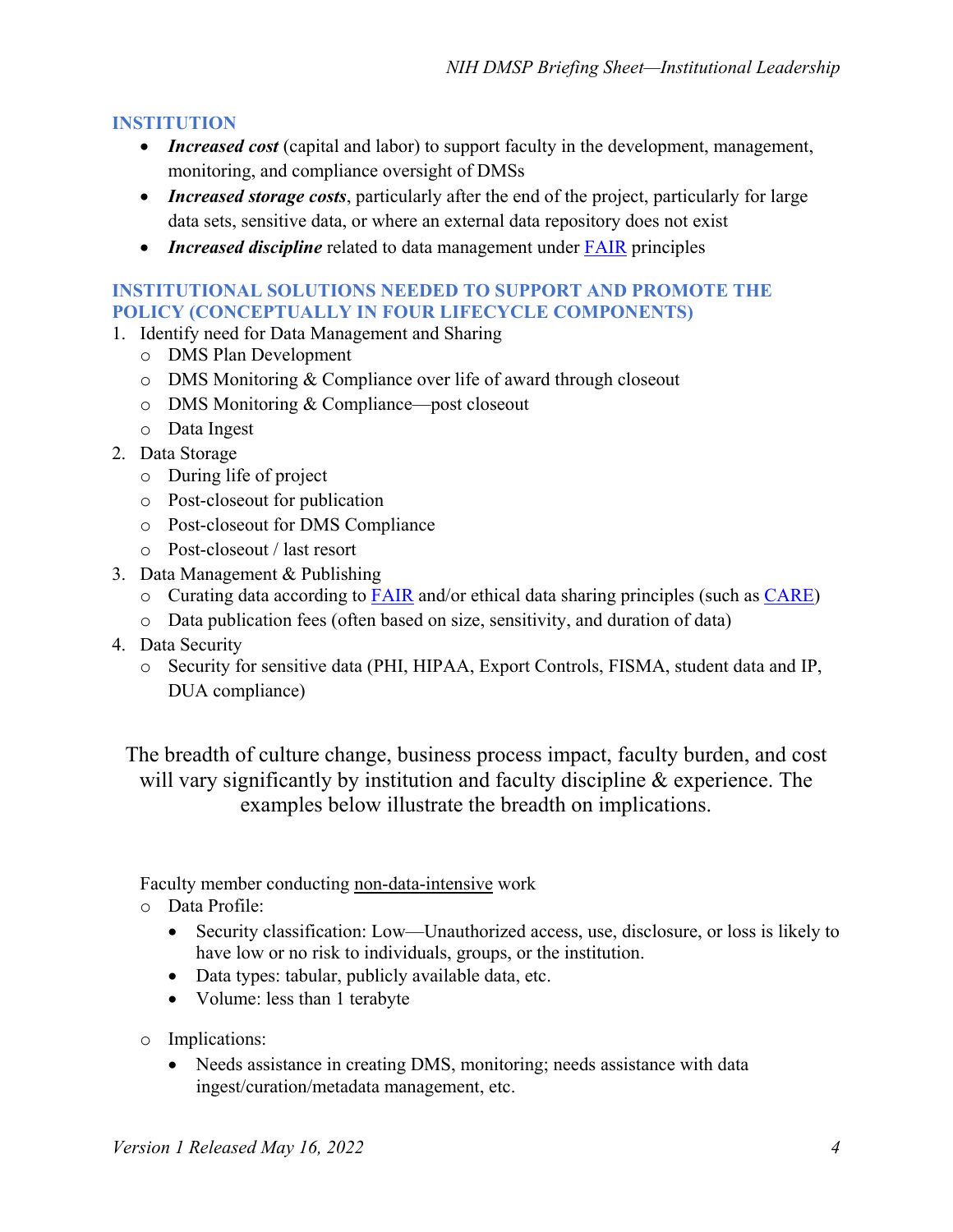• Does not need assistance in data storage/sharing because needs are low and likely data at end of the project will go to a generalist (institutional, [Dryad,](https://datadryad.org/stash) [Figshare,](https://figshare.com/) etc.) repository

Faculty member doing low-mid data-intensive work

- o Data Profile:
	- Security classification: Moderate—Unauthorized access, use, disclosure, or loss is likely to have adverse effects for individuals, groups, or the institution, but will not have a significant impact on the institution. These adverse effects could include but are not limited to social, psychological, reputational, financial, or legal harm.
	- Data type: tabular, scientific images, etc.
	- Volume: between 1 and 10 terabytes
- o Implications:
	- Needs some assistance in creating DMS, assistance of monitoring and compliance with DMS as it is likely to change throughout the life of the award
	- May need some assistance in data storage/sharing because it is likely data at end of the project will go to a disciplinary, institutional, or generalist provided data repository

Faculty member doing data-intensive work

- o Data Profile:
	- Security classification: High (not restricted)—Unauthorized access, use, disclosure, or loss is likely to have significant and severe adverse effects for individuals, groups, or the university. These adverse effects could include, but are not limited to, social, psychological, reputational, financial, or legal harm. Data may include PII or HIPAA information.
	- Data type: tabular—genomic, scientific images, sensor data, etc.
	- Volume: greater than 10 terabytes
- o Implications (discipline-dependent):
	- Needs some assistance in creating DMS, significant assistance of monitoring and compliance with DMS as it is likely to change throughout the life of the award
	- Needs assistance in data storage/sharing
	- Needs to consider post-award data management and storage

### Section 3. Resources

[COGR's Webpage on NIH Data Management and Sharing](https://www.cogr.edu/nih-data-management-and-sharing) [NIH Scientific Data Sharing Website](https://sharing.nih.gov/data-management-and-sharing-policy/about-data-management-sharing-policy/data-management-and-sharing-policy-overview) [ARL Research Data](https://www.arl.org/research-data/)

**INSTITUTIONAL GUIDES AND RECOMMENDATIONS:** AAU/APLU [Guide to Accelerate Public Access to Research Data](https://www.aau.edu/sites/default/files/AAU-Files/Key-Issues/Public%20Access/AAU%20APLU%20Guide%20to%20Accelerate%20Public%20Access%20to%20Research%20Data.pdf) [National Academies of Sciences, Engineering, and Medicine \(NASEM\) Changing the Culture of](https://www.nationalacademies.org/event/04-29-2021/changing-the-culture-of-data-management-and-sharing-a-workshop)  [Data Management and Sharing: A Workshop](https://www.nationalacademies.org/event/04-29-2021/changing-the-culture-of-data-management-and-sharing-a-workshop)